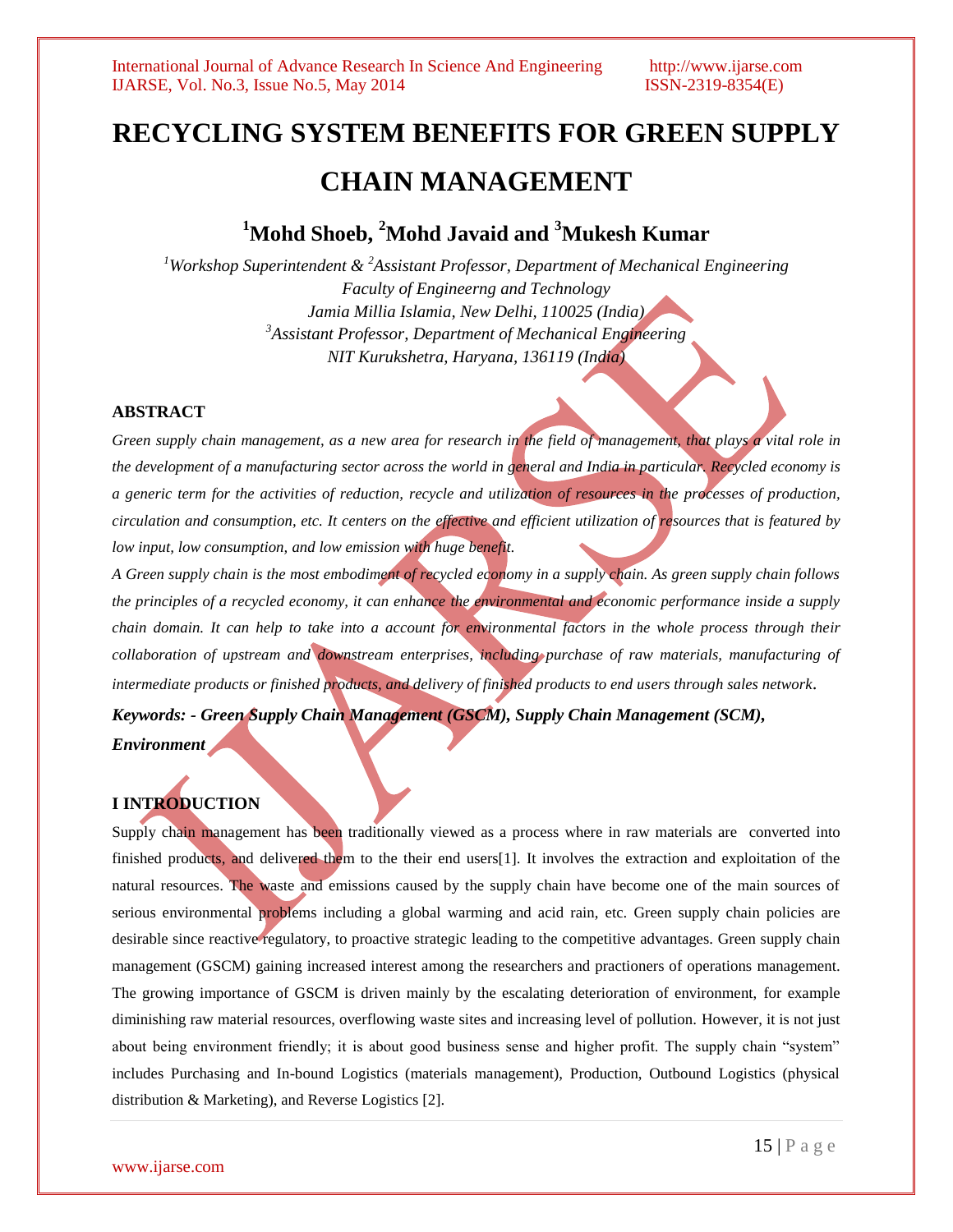GSCM integrates environmental thinking into supply chain management (SCM). For the purpose this includes introducing technical and innovative processes into materials sourcing and selection, delivery of the final product to consumers, and end-of-life product management. The intended result is to improve a business' environmental impact while increasing efficiency and growth within its own supply chain. GSCM practices that are being implemented in distribution activities include:

- Energy efficiency;
- Reduction of greenhouse gas (GHG) emissions;
- Water conservation or processing;
- Waste reduction.
- Product and packaging recycling/re-use; and
- Green procurement practices and reduce packaging

### **II BACKGROUND**

Technology must continuously introduce new and innovative business processes to remain competitive. Many manufacturers are differentiating themselves by developing green supply chain management (GSCM) solutions within their organizations with their customers and/or suppliers.

Specific business improvements include greater differentiation in distribution services, successful compliance, increased sales, new access to foreign markets, better customer retention, decreased distribution cost, enhanced risk management, and Improved distribution efficiency.

### **III ROLE OF GSCM**

Green Supply chain management has emerged as an important organizational philosophy to achieve corporate profit and market share objective by reducing environmental risks and impact by improving ecological efficiency of these organization and their partners. It can easily be seen from the given below figure that GSCM leverages the role of the environment in the supply chain value creation. GSCM acts as a value drivers for both tangible and non tangible things. GSCM practices also give full satisfaction to the stake holders by providing them employee's satisfaction, environmental sustainability and quality of life along with brand image and long lasting relations in industries.

### **IV ENVIRONMENTAL IMPACT AT EACH STAGE OF THE SUPPLY CHAIN**

Environmental impacts should be considered cumulatively over the stages of the supply chain life cycle of a product or service to avoid shifting adverse environmental effects from one stage of the life cycle to another (Figure 1). It involves considering the impacts of extraction of raw materials, distribution, operation and disposal.

One of the key aspects to green supply chains is to improve both economic and environmental performance simultaneously throughout the chains by establishing long-term buyer–supplier relationships. Enterprises have developed a diverse set of initiatives for greening SCM, including screening suppliers for environmental performance, providing training to build supplier environmental management capacity, and developing reverse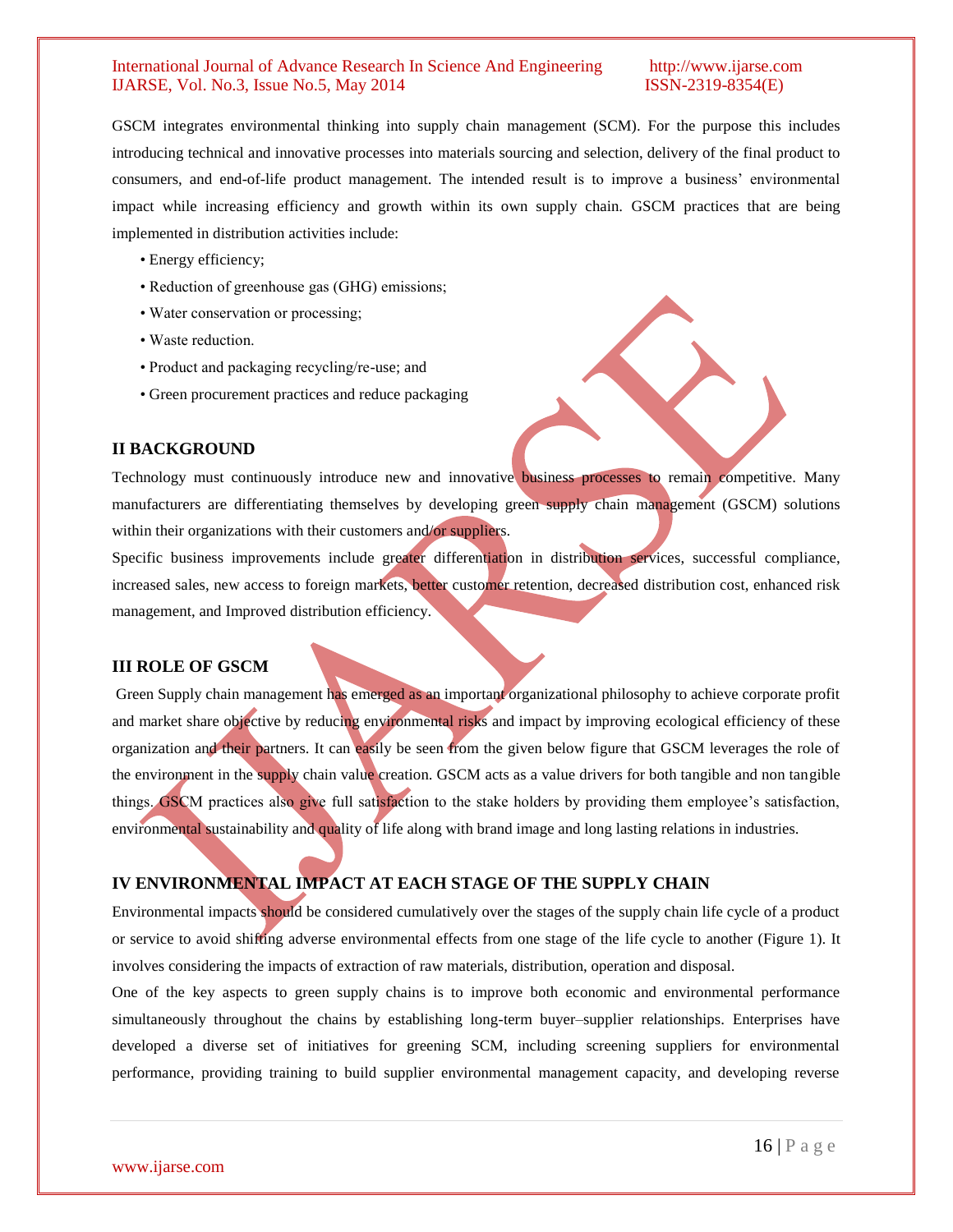logistics systems to recover products and packaging for re-use and remanufacture. Green SCM can not only generate environmental benefits, but also business benefits [4].



**Figure1:- Environmental Impact at Each Stage of The Supply Chain[3]**

#### **V ENVIRONMENTAL BENEFITS OF GSCM PRACTICES**

Goals in implementing GSCM practices are to gain both environmental and business benefits. The main environmental improvements across all main sectors stemming from GSCM practices are improvements in energy benefits include reduced packaging, increased use of biodegradable packaging, and decreased waste[5].

#### **VI LITERATURE REVIEW**

In this section, the literature pertaining to GSCM has been presented in order to understand it importance in the current scenario. However, some of the important papers are presented below.

**S. Burke et al. (2007)[6]** focuses on sustainability issues in manufacturing and production. The focus is to develop appropriate tools and strategies to satisfy the ISO 14001 standard. The frame work consist of two levels, with the first focusing on ISO 14001 and second aimed to word managing all social, environmental and economical aspects within an Engineering SME. Key results from the regional study of ISO 14001 certified Engineering SMEs highlight the importance of environmental and sustainability awareness program for top management, eliciting and obtaining their full support and commitment.

**William F. Ganghran, et al. (2007)[7]** Concluded that is meeting the need of present generation without compromising the ability of the future generation to meet their own needs and the manufacturing are closely related as design and engineering involves evaluating whether a product or system has the greatest environmental impact and then prioritizing strategies which reduce that impact. Implementing ISO 14001 is the foundation for sustainable manufacturing.

**Ferretti, et al. (2007) [8]** demonstrated the potential of the introduction of a green practice in supply chain management. The company adopted the method of receiving the aluminum alloy from the supplier in liquid state instead of solid state hence savings energy and reducing the impact of transportation emission to the environment.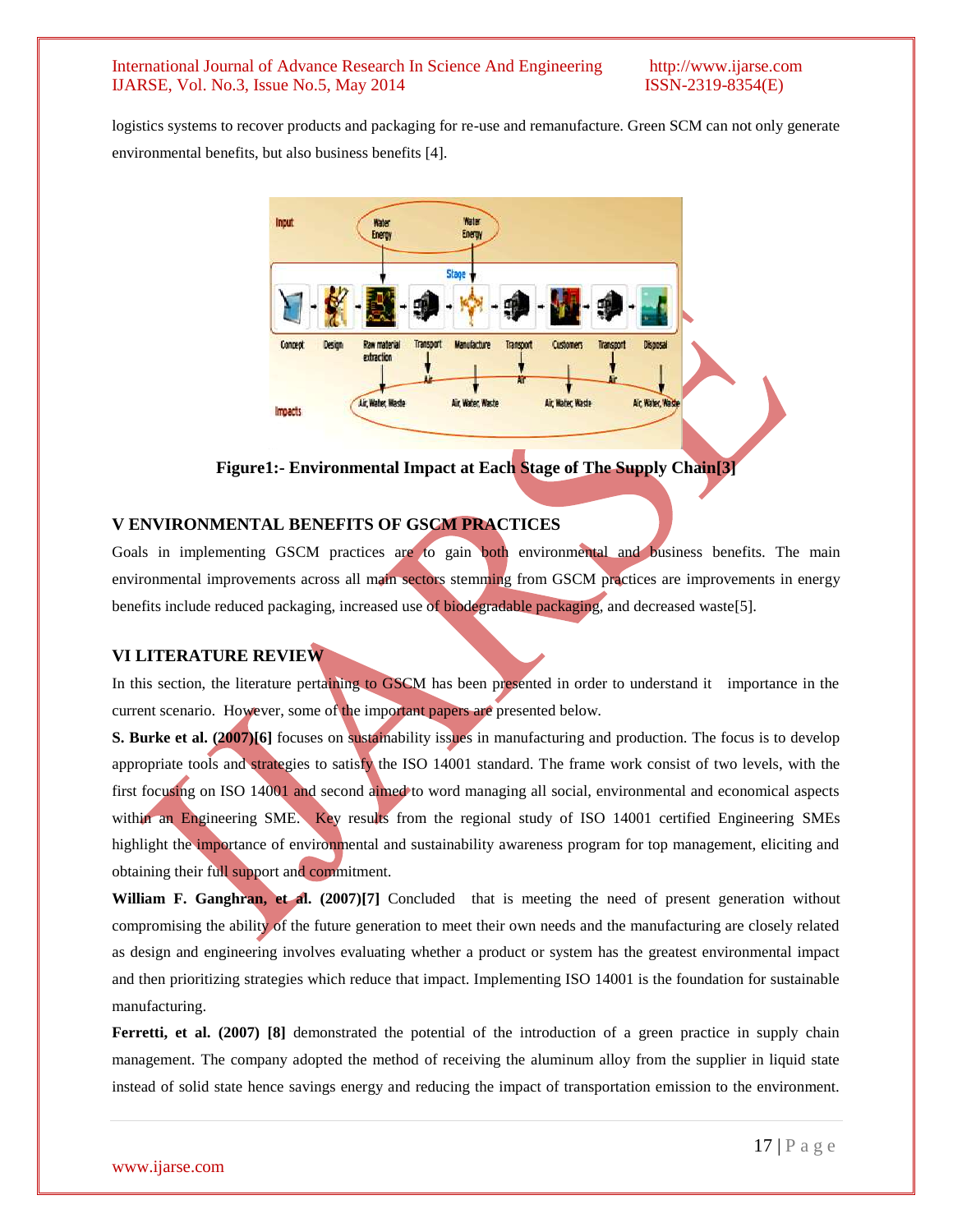The company introduced the model capable of balancing the economic benefits as well as environmental requirements.

**Hee Kyung An, et al.(2008)[9)]** Realized as the ROHS (Restriction on the use of Hazardous substances) directive motivates a Japanese EEE manufacturer to implement GSCM, the manufacturer has recognized collaborative relationships with its parts supplier to essential conditions for effectively implementing the GSCM. The collaborative relations are advanced by sharing GSCM policies, information sharing, joint actions etc.

**Nicole-Darnall, et al. (2008)[10]** Studied that organizations that adopt EMSs more frequently implement GSCM practices, regardless of how long the EMS has been in place. These results suggest that EMS and GSCM may complement each other and that EMS adopters have a stronger probability of improving the environment not just within their boundaries but throughout their network of buyers and suppliers. The net effect may be an overall increase in environmental sustainability, since mechanisms are in place to enhance net work wide environmental performance.

**Qinghua Zhu, et al. (2008)[11]** investigated the correlation of major factors i.e. organizational learning and management support for adopting GSCM. It also tells that GSCM can easily be implemented in the organization who has already adopted ISO 9000 and ISO 14001.

**Stephan Vachon, Robert D.K Lassen. (2008)[12] focused on the impact of the environmental collaboration in the** supply chain manufacturing and environmental performance. Environmental collaboration was defined as the interaction between organizations in the supply chain pertaining to joint environmental planning and shared environmental knowledge.

# **VII GREEN SUPPLY CHAIN MANAGEMENT ISSUES IN LIFE CYCLE ASSESSMENT (LCA) OF PRODUCT**

The life cycle assessment approach is widely accepted in the area of food supply chains as a method to evaluate the environmental impact of processes. A food product passes through several stages during its life from design, sourcing, processing, transportation, sale and use and finally disposal or recycling. For each stage opportunities to reduce the environmental impact can be identified and measures can be taken. Therefore LCA will create more transparency with respect to environmental effects in food supply chain. By using LCA approach various pollution e.g. air, water, and soil can be controlled and requirements regarding total energy used, noise, use of hazardous material, emission, levels etc can be fulfilled.

## **VIII IMPLEMENTATION OF GSCM**

Green supply chain management system benefits are manifold to an organization but some of the major benefits of GSCM for Indian industries are quantified in descending order, i.e. enhanced brand image, increased market share, reduced energy cost, enhanced public relations and improved quality. By using GSCM we observe that recycling is less, reduced pollution, reduced unwanted material in industry which produced pollution. Recycling is the main concept which reduced pollution and is beneficial for manufacturing industry.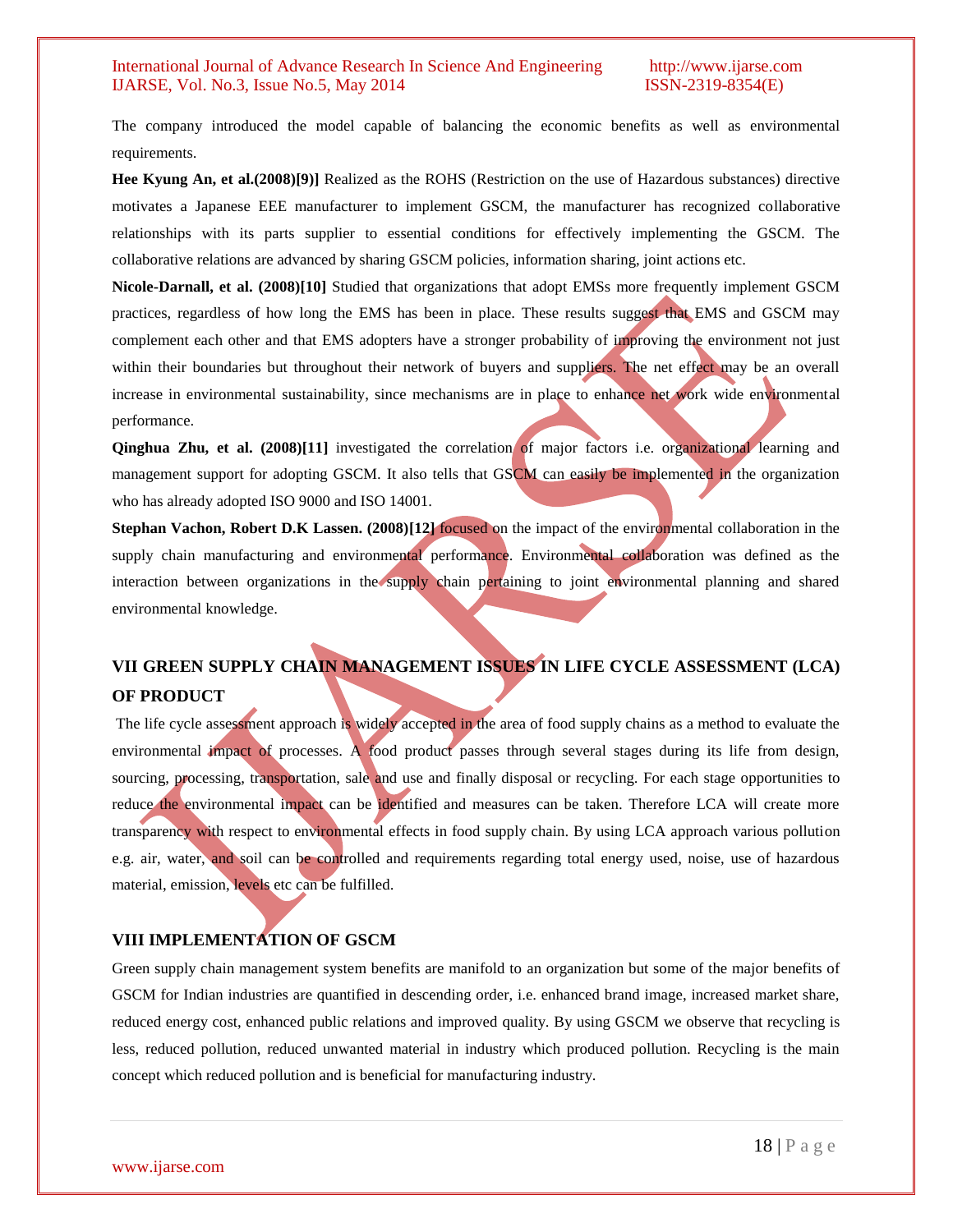In addition, it can help managers/supervisors improve their understanding of Green Supply Chain Management practices and enables decision makers to assess the perception of GSCM in their organization. It is hoped that it can serve as a base for further work on exploring the implications of GSCM for different industry sectors and regions.

### **IX CONCLUSION**

Recycled economy is a generic term for the activities of reduction, recycle and utilization in the processes of production, circulation and consumption, etc. It centers on the efficient and cyclic utilization of resources, it follows the principles of reduction, recycle and utilization, and is featured by low input, low consumption, low emission and high benefit.

It is a typical economic model reflecting the theory of sustainable development in an integrated manner, and also an energy-efficient and environment-friendly economic pattern.

Green supply chain is a modern management mode that comprehensively considers environmental impacts and resource efficiency within a whole supply chain. It depends on the theory of green manufacturing and the technology of supply chain management. It involves suppliers, manufacturers, dealers and users, and aims to realize the lowest environmental impacts (negative) and the highest resource efficiency of products in the whole process of material purchase; processing, packaging, storage, transport, application and disposal treatment.

This paper proposes that green supply chain management can be used to eliminate the issues in the development of manufacturing industry. Based on the theory of recycled economy, this paper explores the relationship between green supply chain management.

### **REFERENCES**

- 1. Beamon, B. (1999). Designing the green supply chain. Logistics Information Management, 12(4), 332-342.
- 2. L. K. Toke, R. C. Gupta, Milind Dandekar. 2010. Green Supply Chain Management; Critical Research and Practices. Proceedings of the 2010 International Conference on Industrial Engineering and Operations Management Dhaka, Bangladesh, January 9 – 10, 2010.
- 3. LMI The Green SCOR Model Enabling Green Supply Chain Management through SCOR April 9, 2003.
- 4. Qinghua Zhu, Raymond P. Cote 2004. Integrating green supply chain management into an embryonic ecoindustrial development: a case study of the Guitang Group. Journal of Cleaner Production 12 (2004) 1025– 1035.
- 5. Supply Chain & Logistics Association Canada, Green Supply Chain 2008 Survey, 2008
- 6. S.Burke, W.F Gaughran, (2007), Development a frame work for sustainability management in engineering SMEs, Robotics and computer integrated manufacturing 23,676-703.
- 7. William F Ganghran, Stephen Burke, Patrick Pheln, (2007), Intelligent manufacturing and environmental sustainability, Robotics and computer integrated manufacturing 23,704-711.
- 8. I. Ferretti, S. Zanoni, L. Zavaneela, A. Diana, (2007), Greening the aluminum supply chain, Int. J. Production economics 108, 236-245